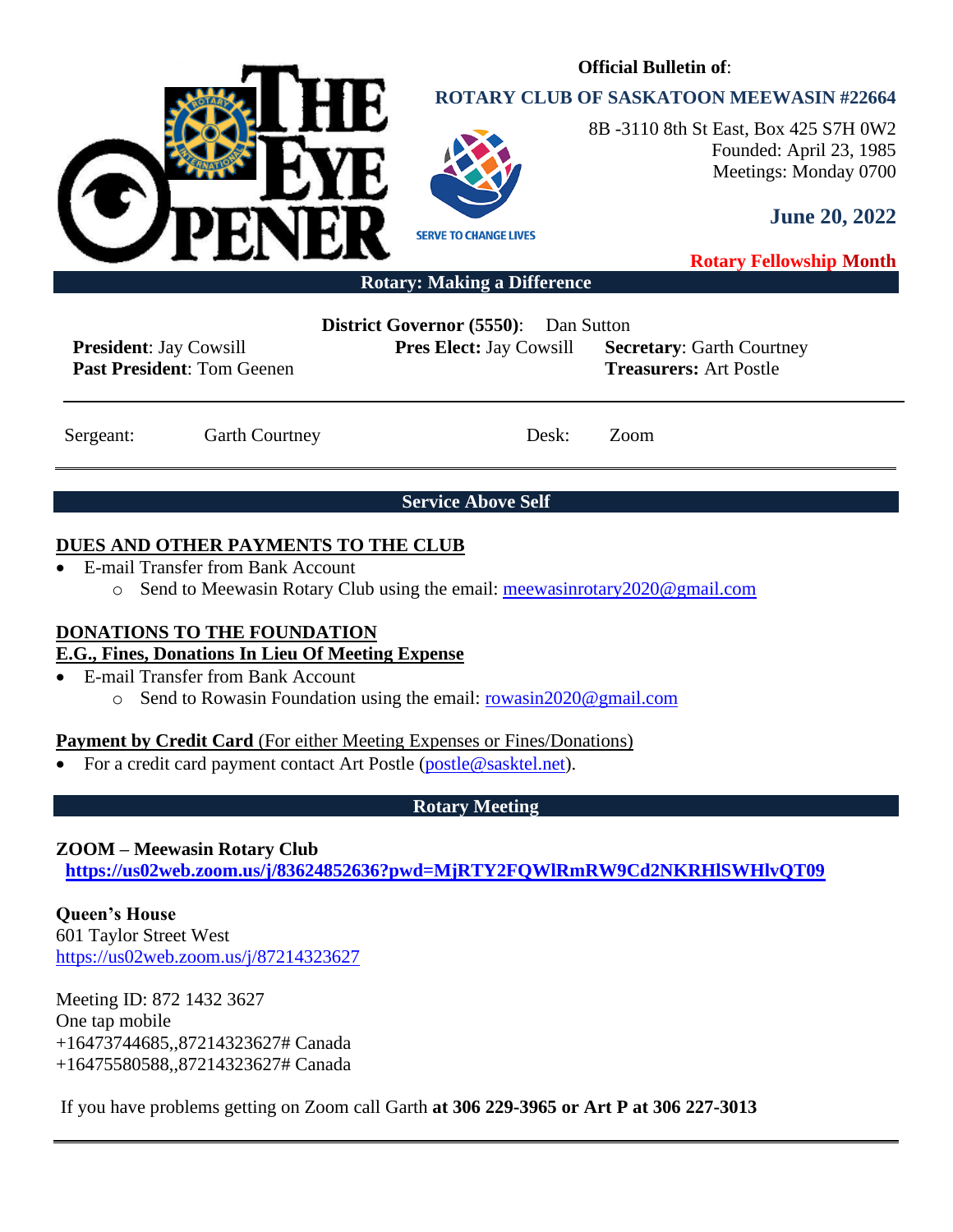**Call to Order:** The Chair opened the meeting at 0700, or thereabouts.

**Attendance:** There were 15 dedicated members who enjoyed a morning of fellowship with their fellow Rotarians and guests.

**Guests**: Dave Newman; Brenda Newman



The members joyfully reached into their pockets (some virtually) to donate to the Foundation for: For drinking tea during O'Canada; For being spoiled during Father's Day' For not wearing Rotary pin; For playing Wordle; For being on TV: For being in Parade on



Murray for Harold being scammed re: winning new truck; John For birthday this morning: John for a great Father's Day the ended with a glass of scotch and Cuban cigar; Art for entertaining recital; Ian for talking to son and daughter on Fathers day; Ian for the Roughrider win; John B for working grandkids to put in paving stones, which hurt the next morning; For  $45<sup>th</sup>$  class reunion with people from as far a New Zealand and all over North

America; Ron for the Avalanche wins and shutout; Les for the Provincial Senior Games in Prince Albert and being successful in four events.

#### **Announcements**



## **1) EDADZ BACKPACK Drop Off**

- a) You can Drop off items at John Benesh's Office.
- b) There is a Box in the reception area
- c) Any bag is OK, not just back packs.
- d) Your may bring the backpacks to the meeting to give to John B.

## **2) Meewasin Rotary-Saskatoon Food Bank Service Project**

- a) Address: 2510 Jasper Ave S, Bay 7 (Same building as Kelly's Kafe)
- b) NEXT Opportunity: i) Saturday, July ???
- c) Contact Garth to sign up Rotarians, Family and Friends welcome
- **3) Cell Phones**
	- a) John Benesh is collecting smart phones for the Mother and Baby centre. They will be used by mothers for appointments, etc.
	- b) Drop off at Benesh, Bitz and company Quebec Avenue.

## **4) Lobsterfest Report**

- **a)** Members are asked to review the names and addresses of Lobsterfest attendees so that Tax Receipts can be sent out.
- **b)** Estimated earnings is about \$15000., after giving CHEP and Prairie Hospice \$1400.





SASKATOON FOOD BANK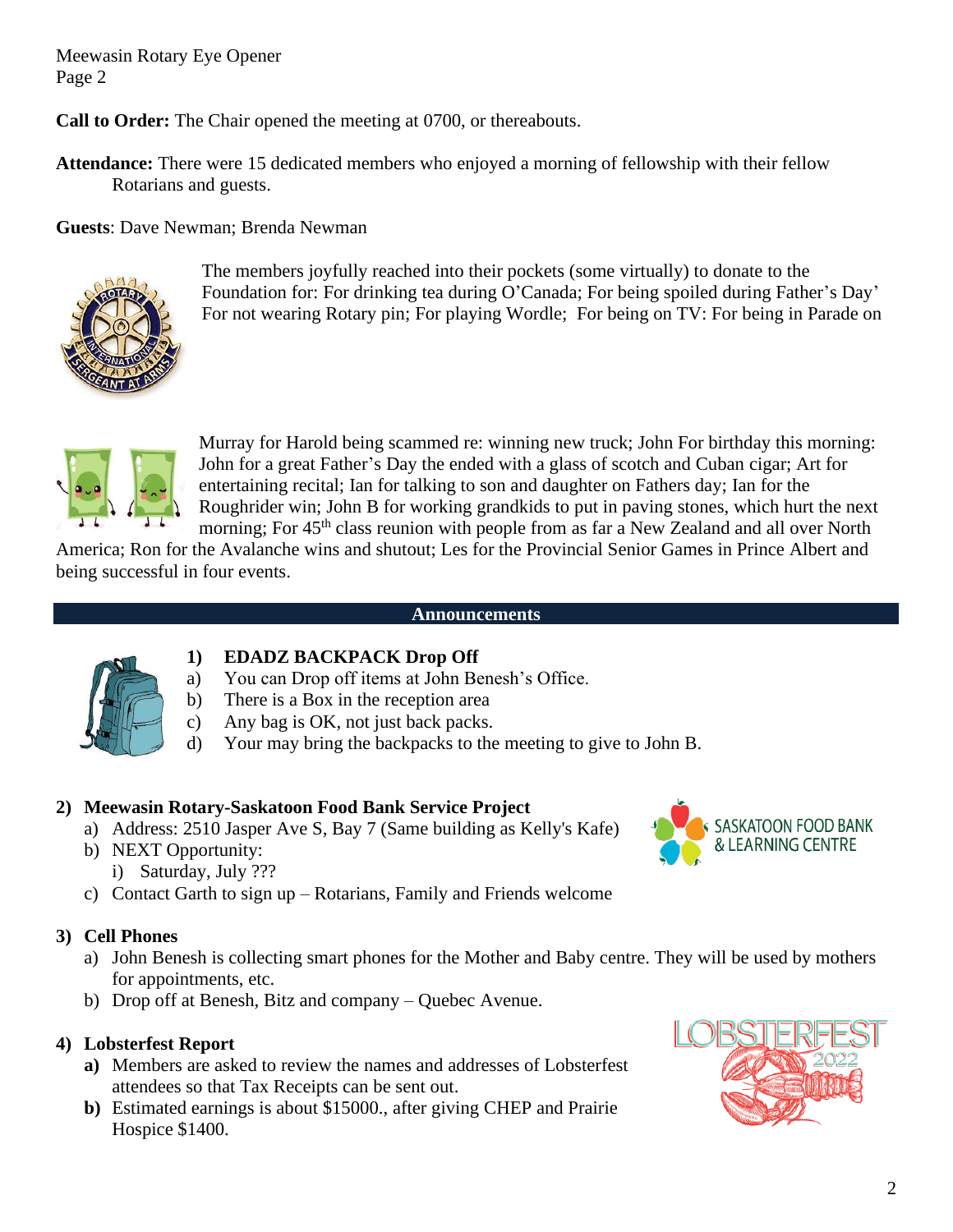- **5) Your Announcement Here** a)
- **6) Your Announcement Here**

a)

### **Club Business**

## **Friends of VIDO donation**

By supporting Friends of VIDO you join a group of dedicated donors who are protecting Canadians' health, economies, and food security by combating infectious disease threats. Your charitable donation will support VIDO's mission and help stop emerging infectious diseases and future pandemics.

VIDO is a research organization of the University of Saskatchewan.

## *Together we are building a healthier world!*

VIDO is expanding capacity to become a pandemic research center.

MOTION: Friends of VIDO Mover/Secondar: Art Postle/Garth Courtney

That the Club approve the donation of \$500 to the Friends of VIDO

## MOTION TABLED TO NEXT MEETING

## **New Member**

The Board announced that Ann Luross has been approved as a member of the Club.

#### **Program**

Dave Newman provided members regarding Rotary Peace Fellowships. They are an effective way for your club & D5550 to contribute to Positive Peace in our troubled world, local to global.

David serves as Senior Counsel to Pitblado Law. David is an advocate, negotiator and dispute resolver. He serves as a facilitator of restorative justice processes and as an educator in the field of peace, conflict resolution, and human rights. Prior to serving as Senior Counsel, David was a Partner, Managing Partner, and Chair of predecessor firms Pitblado & Hoskin and Pitblado Buchwald Asper.

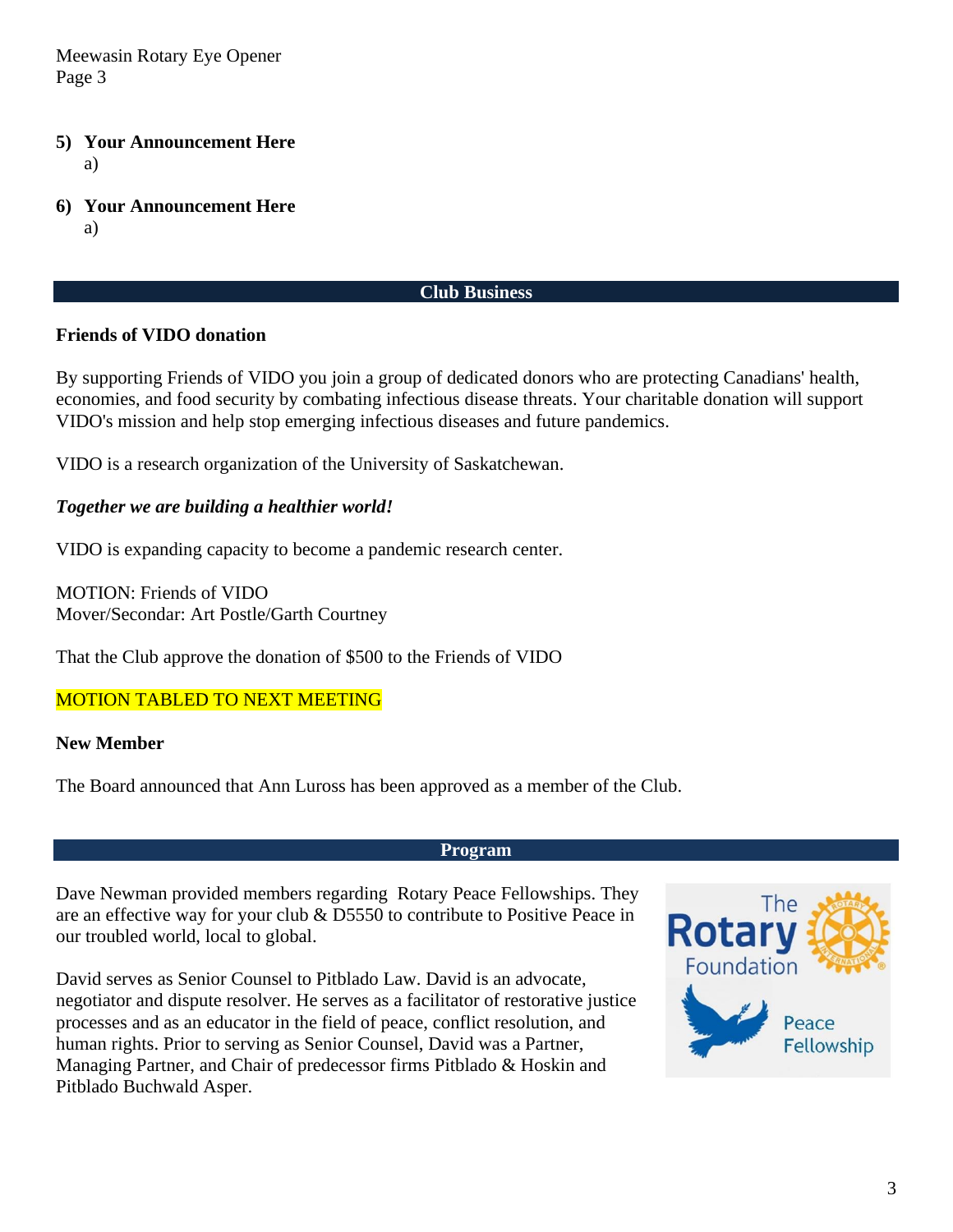David has a passion for the integration of peace, justice, and human rights practices within and amongst organizations, and also has experience representing clients at all court levels, including the Supreme Court of Canada. He is completing his 52 year career as a lawyer.

David has been a member of the Rotary Club of Winnipeg since 1983, and is a past President (1994-1995). He is a National Board Member of a Canadian Rotary Charity titled "Honouring Indigenous People", and published a written series on Peace in 2015 for Community News Commons, a Winnipeg media hub, as well as educating and speaking on the subject of Opportunities for Improving Positive and Negative Peace and Learning from Indigenous Peoples. He is Co-Founder and Co-Chair of Rotary District 5550 World Peace Partners and Peace Days, as well as being a major donor to Rotary Peace Centres.

David commended the club for its achievements and noted that it is through local action that leads to global change.

District 5550 has accomplished some unique things for Rotary – District 5550 persuaded the Council of Legislation's 249 districts to vote in favour of the mandatory change to the Constitution of the 36000 clubs – the change is to add "positive" to peace – to make it a positive actionable peace measure as measured by the Peace Index.

The District is also leading the Council of Legislation to adopt a resolution for nuclear free world. The support has grown from 33% initially a few years ago to 44% last year. They are hoping for a 50% support this year.

RI is a potentially a massive force for change with over 1 million members.

The mission of Rotary International is to **provide service to others, promote integrity, and advance world understanding, goodwill, and peace through its fellowship of business, professional, and community leaders**.

Rotary can work to do things that governments cannot do. Civil society will need to help protect individuals around the world.

Rotary invests \$100,000 in the Masters students in the Peace Programs in 5 universities. RI founds 10 students each year in each of these universities. There are now 1200 Peace Fellows who work in may areas.

The Certificate Program is designed for people in mid-career, they have to have 5 years of practical experience. They have to have a plan for what they will do after the program. There are now 2 programs. The program has been extended from 3 months to 1 year – which is a mix of in-person and independent study. There are 20 in each cohort. There are now 120 Peace Fellows who graduated from the program. They enter the program with a plan and they learn how to implement the plan during the program. It is very action oriented.

He spoke of a Peace Fellow in Winnipeg who worked in Uganda. She was told by the locals that she could do more from the area with resources than she could do on site. She now works at an organisation that supports refugees and has recruited individuals to support several issues in the community to support refugees and indigenous peoples.

A senior police officer worked attended the program and is now in charge of community policing. She handled the convoy issue in Winnipeg and they talked through any issues which was resolved without making news headlines.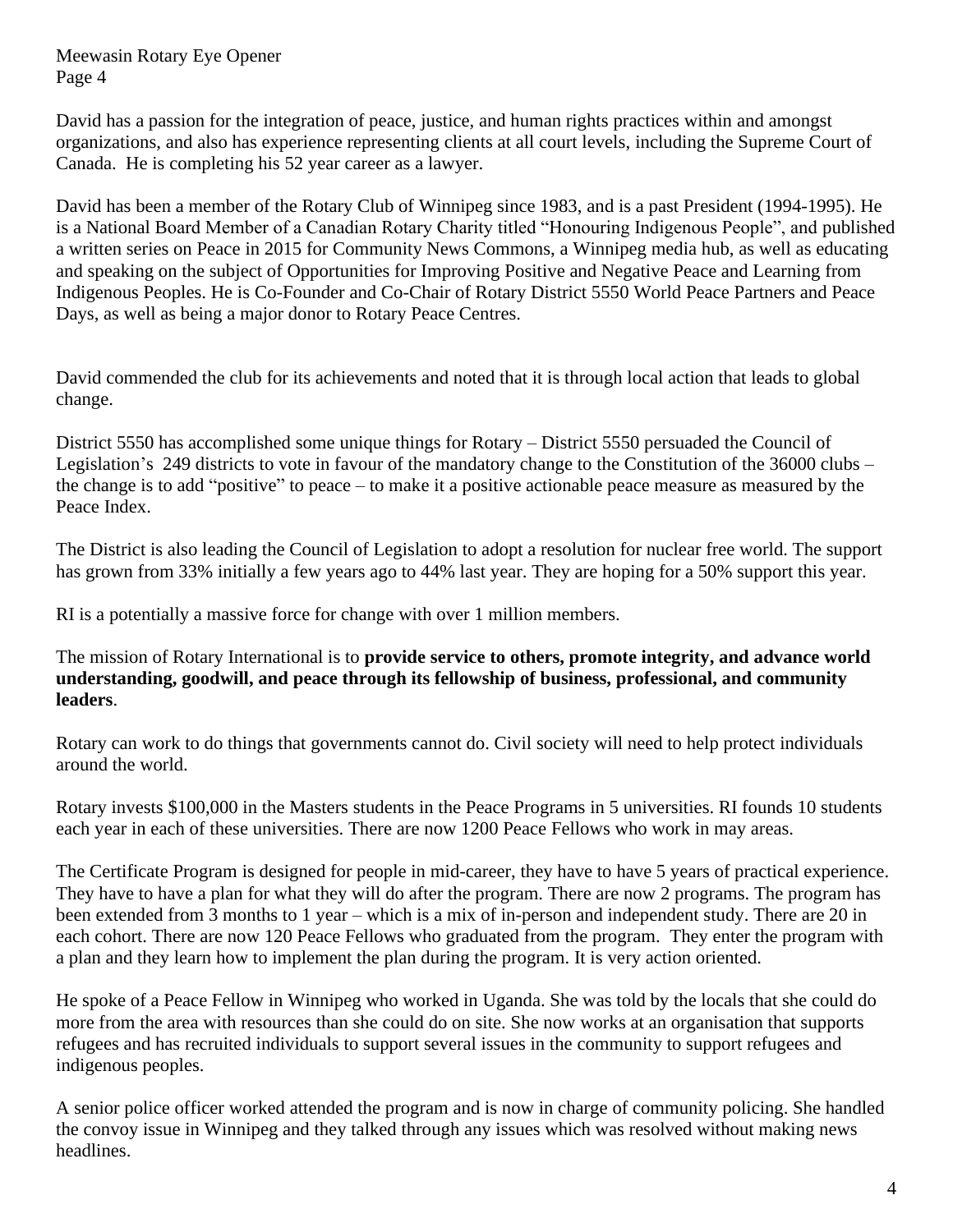Dave encouraged our club to encourage individuals to apply to the Peace Fellowship program. The applications open in February and must be submitted in June. The application is online.

The eligibility is determined by RI staff, but the applications are reviewed by the District Committee. Before being submitted to RI The Committee is composed of members with experience with Peace Fellowships.

# **Rotary Peace Fellowships**

Each year, Rotary awards up to 130 fully funded fellowships for dedicated leaders from around the world to study at one of our peace centers.

Through academic training, practice, and global networking opportunities, the Rotary Peace Centers program develops the capacity of peace and development professionals to become effective catalysts for peace. The fellowships cover tuition and fees, room and board, round-trip transportation, and internship and field-study expenses.

Since the program began in 2002, the Rotary Peace Centers have trained more than 1,500 fellows who now work in over 115 countries. Many serve as leaders in governments, NGOs, education and research institutions, peacekeeping and law enforcement agencies, and international organizations like the United Nations and the World Bank.

## **Our fellowships**

The Rotary Peace Fellowship is designed for leaders with work experience in peace and development. Our fellows are committed to community and international service and the pursuit of peace. Each year, The Rotary Foundation awards up to 50 fellowships for master's degrees and 80 for certificate studies at premier universities.

## **Programs**

Master's degree programs

Accepted candidates study peace and development issues with research-informed teaching and a diverse student body. The programs last 15 to 24 months and include a two- to three-month field study, which participants design themselves.

Professional development certificate program

During the one-year blended learning program, experienced peace and development professionals with diverse backgrounds gain practical skills to promote peace within their communities and across the globe. Fellows complete field studies, and they also design and carry out a social change initiative. This program is intended for working professionals. Fellows earn a post-graduate diploma upon completion of the program.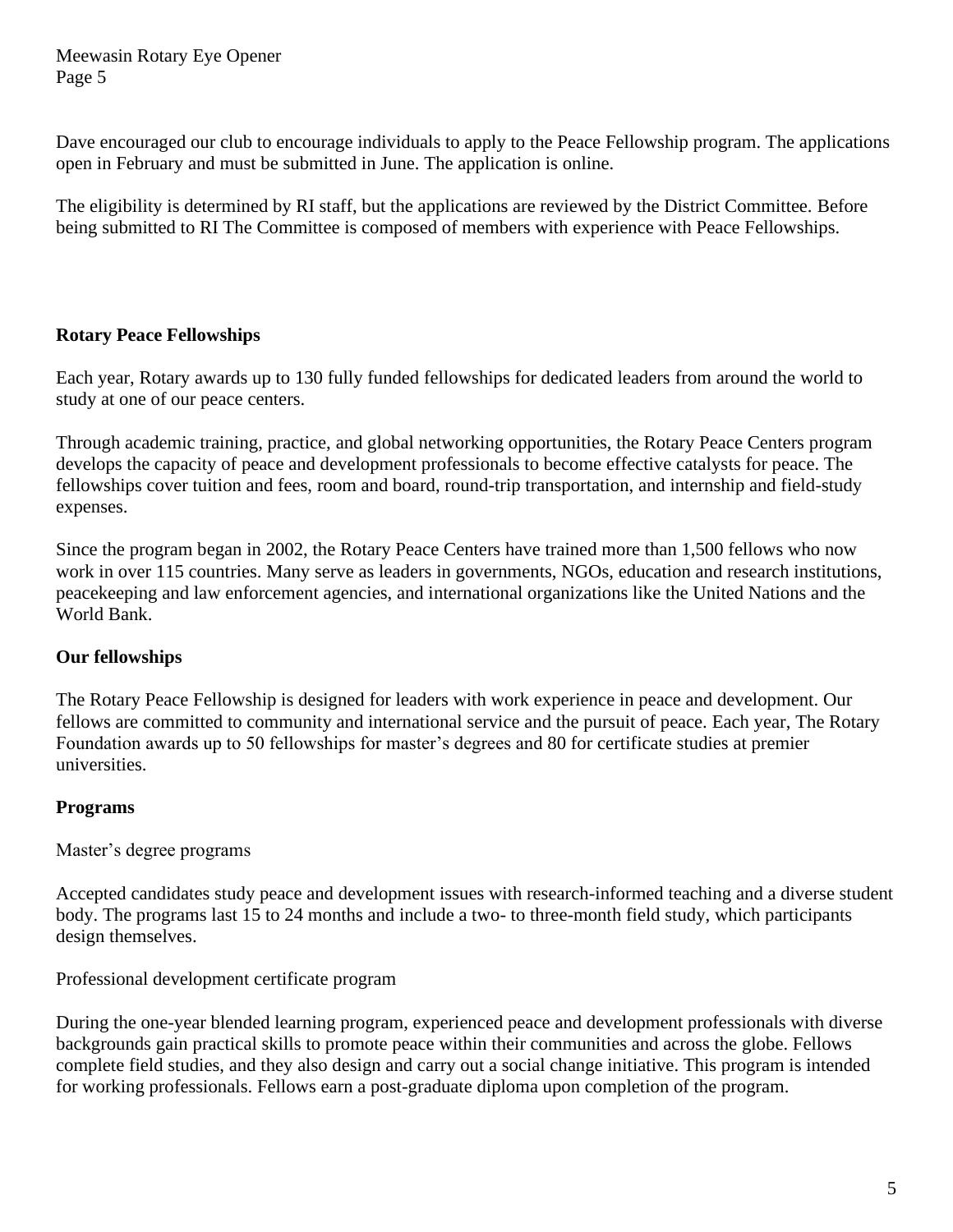# Where Rotary Peace Center alumni work



# **Upcoming Meetings**

| <b>Date</b> | <b>Speaker and Topic</b>                                                                |  |
|-------------|-----------------------------------------------------------------------------------------|--|
|             |                                                                                         |  |
| June        | <b>Rotary Fellowship</b>                                                                |  |
|             | <b>Organisers: Luross, Ferguson, Whetstone</b>                                          |  |
| 20          | Dave Newman, How Rotary Peace Fellowships are an effective way for your club & D5550 to |  |
|             | contribute to Positive Peace in our troubled world, local to global                     |  |
| 27          | Russell Wangersky, Star Phoenix and Leader Post, Media and Social Media literacy        |  |
| <b>July</b> | <b>New Rotary Year</b>                                                                  |  |
|             | <b>Organisers: ????????????</b>                                                         |  |
| 4           | No Meeting                                                                              |  |
| 11          |                                                                                         |  |
| 18          | No Meeting                                                                              |  |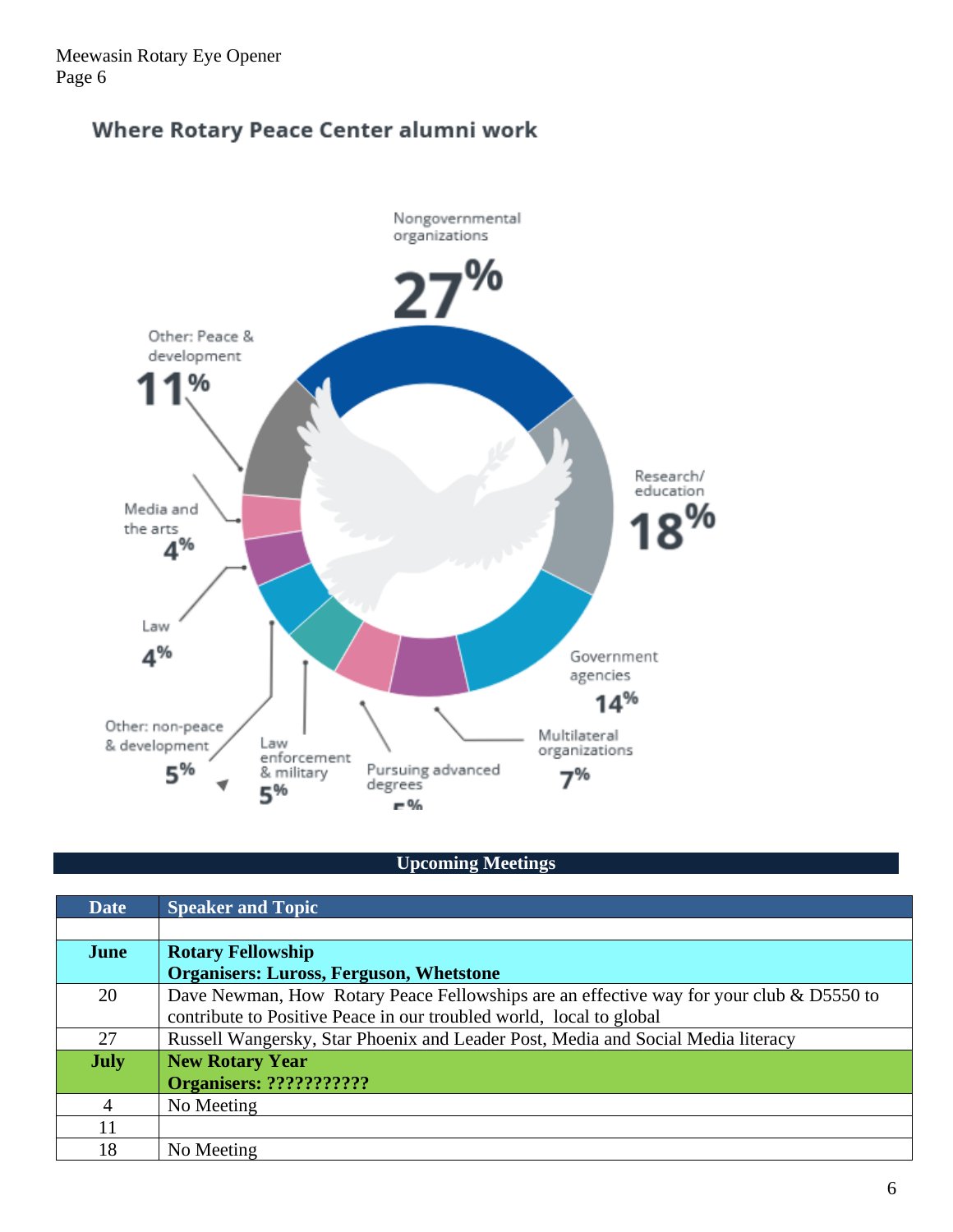| <b>Date</b>   | <b>Speaker and Topic</b>                         |
|---------------|--------------------------------------------------|
| 25            |                                                  |
| <b>August</b> | <b>Membership and New Club Development Month</b> |
|               |                                                  |
|               | No Meeting                                       |
| 8             |                                                  |
| 15            | No Meeting                                       |
| 22            |                                                  |
| 29            | No Meeting                                       |
|               |                                                  |

#### **Events**

| <b>Date</b> | <b>Event</b> | <b>Rotary Club Information/Contact</b> |
|-------------|--------------|----------------------------------------|
|             |              |                                        |
|             |              |                                        |
|             |              |                                        |

## **Welcome Song**

We welcome you today Good fellowship 'twill be We're glad you chose to begin your day With Meewasin Rotary

We hope that you will return And join with us again Fellowship at breakfast time With Meewasin Rotary

#### **4-WAY TEST**

Is it the Truth? Is it Fair to all concerned? Will it build Goodwill and Better Friendships? Will it be Beneficial to all concerned?

#### **ROTARY GRACE**

O Lord and giver of all good We thank you for our daily food May Rotary friends and Rotary ways Help us to serve Thee all our days

# **COMMITTEES FOR 2021-2022**

**Administration—Meeting administration (program, facilities, meals, supplies)** Courtney (Chair and Club Secretary), Peterson (Asst. Club Secretary), Postle (Club Treasurer), Ferguson, Tenaski, Voldeng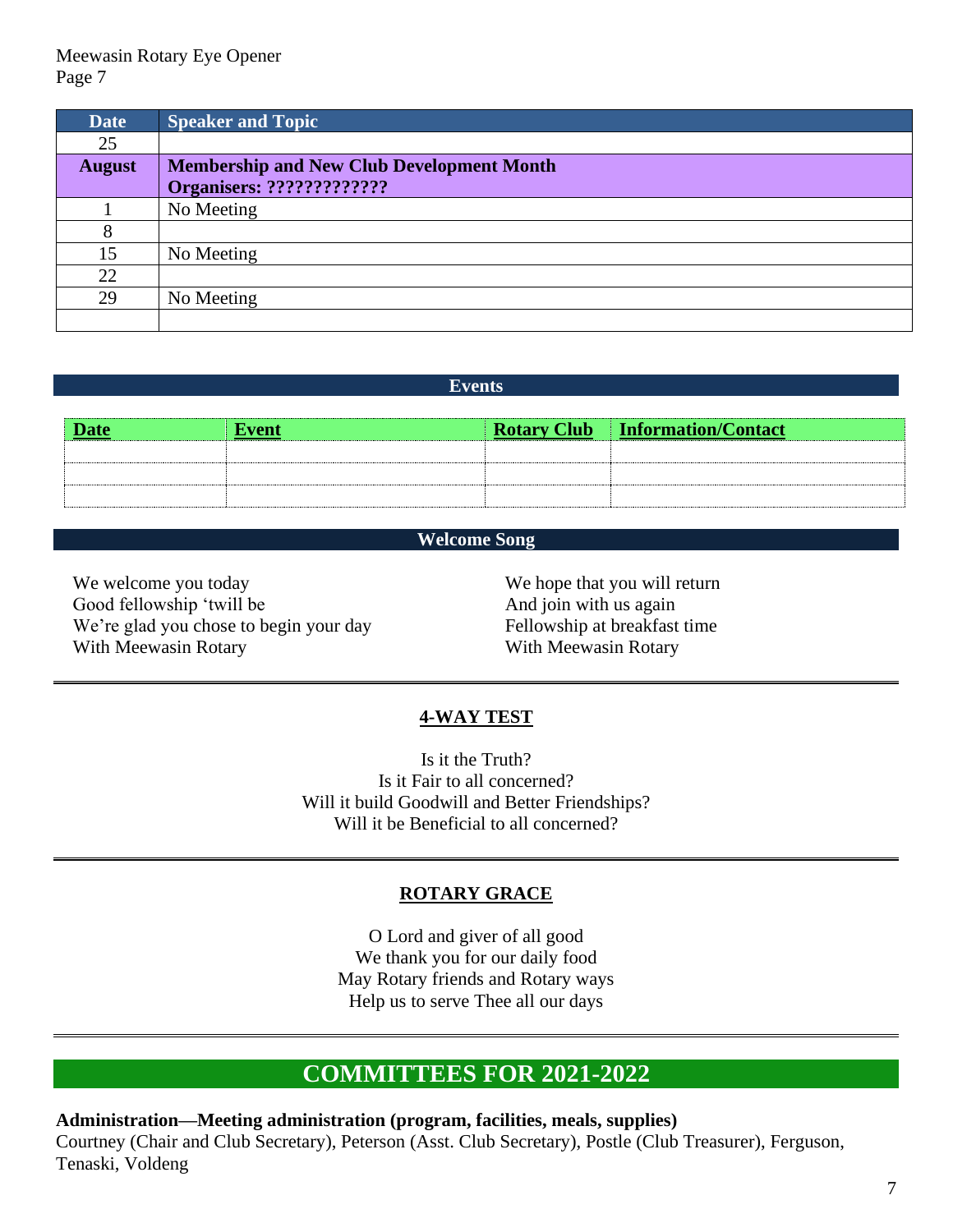# **Social—Sub-committee of Administration Committee**

**Planning and organization of club social events**

Klause, Loopkey

#### **Foundation—Foundation donations, member recognition** Bailey (Chair), Fisher, Wilson

**Indigenous Relations—In support of a District 5550 initiative** Cowsill, Nair

# **Literacy—In support of a Rotary International initiative**

Postle (Chair), Clements, Stefiuk

# **Membership—Membership recruitment, engagement, and retention**

Club members as a whole

## **Public Relations—Club and event promotion, communications, website management**

Luross (Chair and Website Administrator), Whetstone (Eyeopener Editor), Birkmaier-Tillotson, Bwaya, Mundi, Pagliarini

# **Service—Club charitable giving, foundation grant applications**

Benesh (Chair), Geenan, Howland, Sutherland

# **Youth—Youth exchanges, adventure programs, school programs**

Kessler (Chair), McArthur, Muir, Paproski, Peterson

# **Officers and Directors – 2021-2022**

# **Board Executive/Officers:**

| President:             | <b>Jay Cowsill</b>    |
|------------------------|-----------------------|
| <b>Past President</b>  | Tom Geenen            |
| <b>President Elect</b> | <b>Jay Cowsill</b>    |
| Treasurer              | <b>Art Postle</b>     |
| Secretary              | <b>Garth Courtney</b> |
| Ass't Secretary        | Nicole Peterson       |

**Directors:** John Benesh Leanne Kessler Glen Bailey John Luross

#### **Officers and Directors – 2022-2023**

## **Board Executive/Officers:**

President: Jay Cowsill Past President Tom Geenen President Elect Luis Pagliarini Treasurer Art Postle Secretary Garth Courtney Ass't Secretary

#### **Directors:** John Benesh Peter Voldeng Glen Bailey John Luross